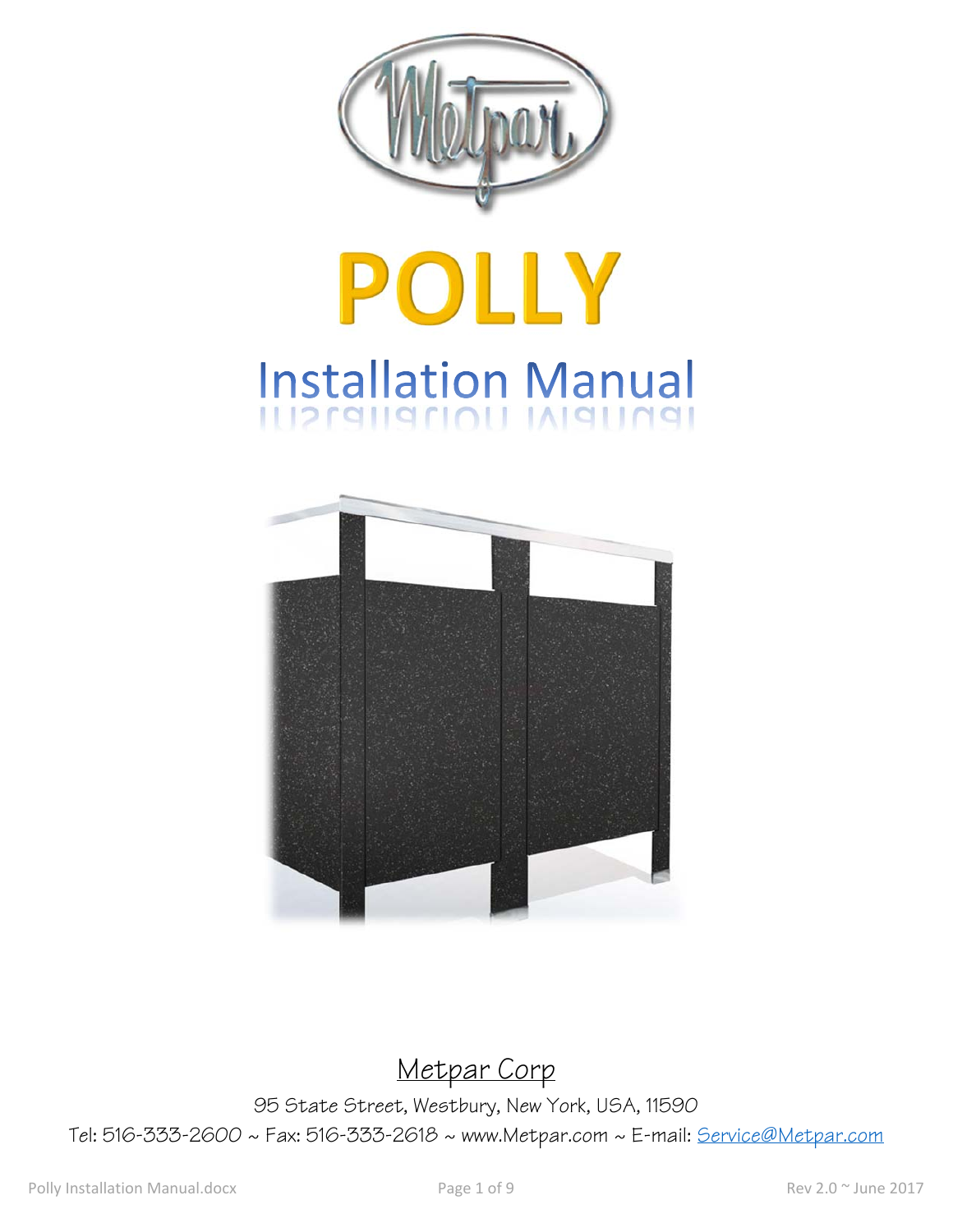## Table of Contents

| Stop! Before you begin           | Page 2 |
|----------------------------------|--------|
| Suggested tools                  | Page 2 |
| Metpar tips                      | Page 3 |
| Hardware nomenclature            | Page 3 |
| Step 1 - Layout                  | Page 4 |
| Step 2 - Prepare Stiles          | Page 4 |
| Step 3 - Position Panel          | Page 4 |
| Step 4 - Attach Stiles           | Page 5 |
| Step 5 - Secure stiles to panel  | Page 6 |
| Step 6 - Headrail & Panel fasten | Page 6 |
| Step 7 - Door & Hinges           | Page 7 |
| Step 7 – Wraparound Hinges       | Page 8 |
| $Step 8$ – Install Door Latch    | Page 9 |
| Step 9 – Care & Maintenance      | Page 9 |
| Step 10 - Need Help?             | Page 9 |



### Before you begin, note the following…

- Caution, safety first! Be certain to have and use the proper safety gear.
- Structural support in the walls, floors and/or ceiling is not supplied by Metpar. Verify that adequate blocking has been installed where necessary before you proceed.
- This installation manual should be used in conjunction with the layout drawings prepared by Metpar. Refer to the layout drawings for further information such as; product style (ie: The Corinthian FP-500 Overhead Braced), stall width and depth, ceiling height (for ceiling hung or floor-to-ceiling), individual component sizes (ie: panels, stiles &/or doors), etc. You will need the layout drawings to determine the centerline markings for drilling locations. If you have the "no-peek" design, you MUST have the layout drawing which includes special notes to indicate the location for each individual pilaster and door.
- When the material is shipped to you, an Initial Release (packing list) is included. Be certain that all items you need have been ordered and shipped properly.



Suggested Tools…

For your convenience, we recommend that you have the following tools;

Tape measure, chalk line, pencil, masking tape (to help you layout drilling locations), electric or battery operated drill, drill bits (including a #30-T7 Torx drill bit), screwdriver (slotted and phillips head), center punch, plumb-bob, level, hacksaw, hammer, shims, support blocks (13½" high for FP500 and CH700, or 15" high for FT700).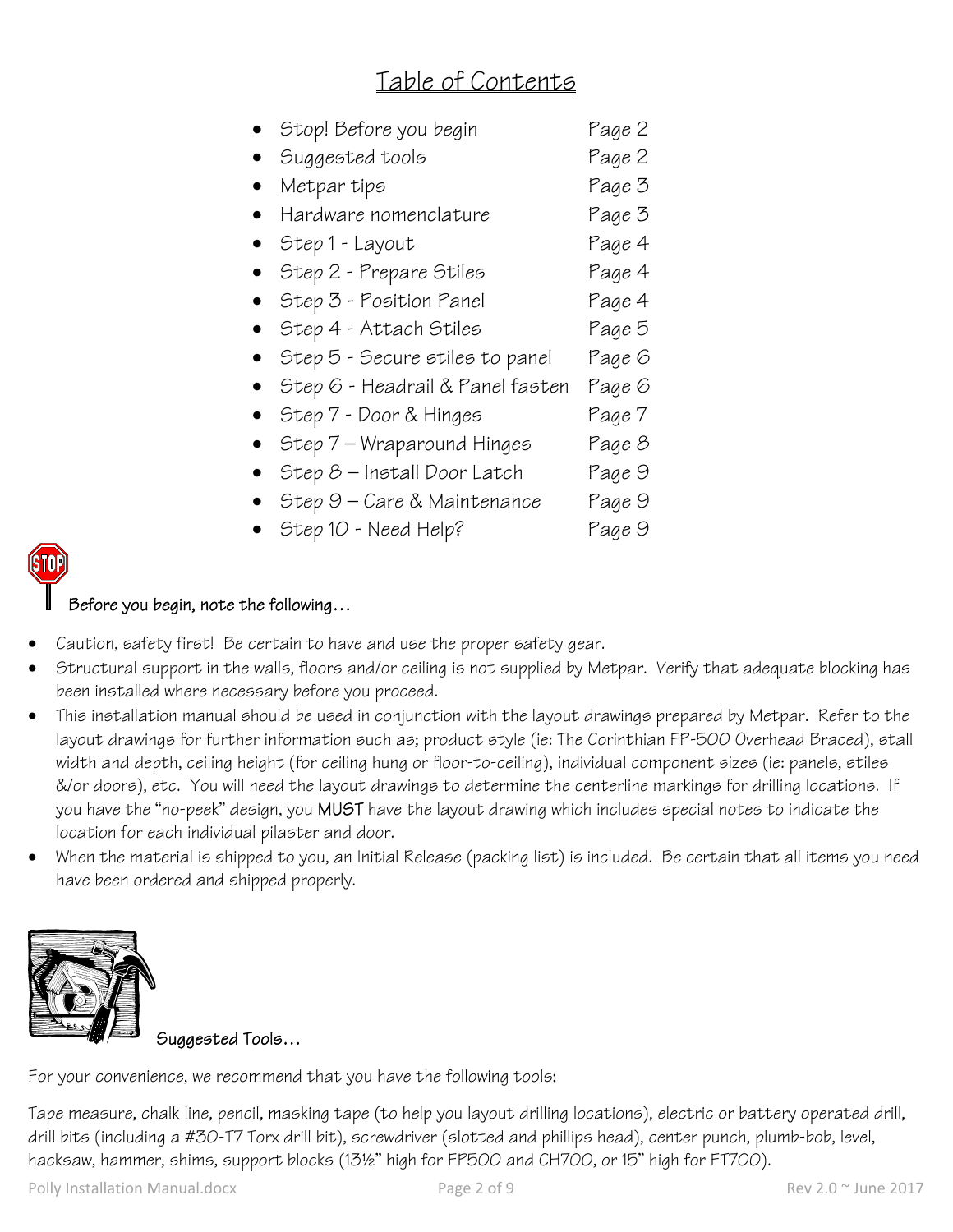# Metpar tips…

- 1. Plan ahead… coordinate all of the materials and hardware for each specific layout. Study your layout drawings and evaluate any special conditions that may require custom size materials, unique hardware or special tools.
- 2. When you determine the centerline dimensions, refer to the stall depths shown on your layout drawings. The centerline is ½" less than the stall depth.
- 3. Read all of these instructions carefully and thoroughly. Reading this manual first will better prepare you for the entire installation.

## ? Hardware Nomenclature…

Polly orders are normally provided with 3" high stirrup or 54" full height bright dipped anodized aluminum brackets. (also available in stainless steel). Panels, doors and pilasters are all 1" thick. The brackets are inter-changeable and can be used on panels or pilasters. The Metpar drawings will illustrate the type of bracket to be used at each location.



#144 2-ear bracket for panel-to-wall and panel-to-stile connections.



#145 1-ear bracket for panel-to-wall, panel-to-stile or stile-to-wall connections.



 #148 or #142 U-Brackets. #148 shallow U-Bracket for panel-to-stile connection. Or #142 deep U-Bracket for any connection. Also used on panel-to-post connections such as on a "PF" screen.



#142 and 148 H-bracket assembly (2 individual pieces of U-Brackets) used for alcove panels attached "inline" with the edge of a pilaster.

1½" x 2" aluminum or 1" x 2¼"stainless steel angles for panel-to-wall or pilaster-to-wall.



#148 Headrail U-bracket (CP Zamac #12410) used to attach the end of the headrail to the wall.

 1½" x 2" x 1¼" angle in the Headrail Angle Kit (Alum only #15921) attach headrail to perpendicular headrail or to the wall.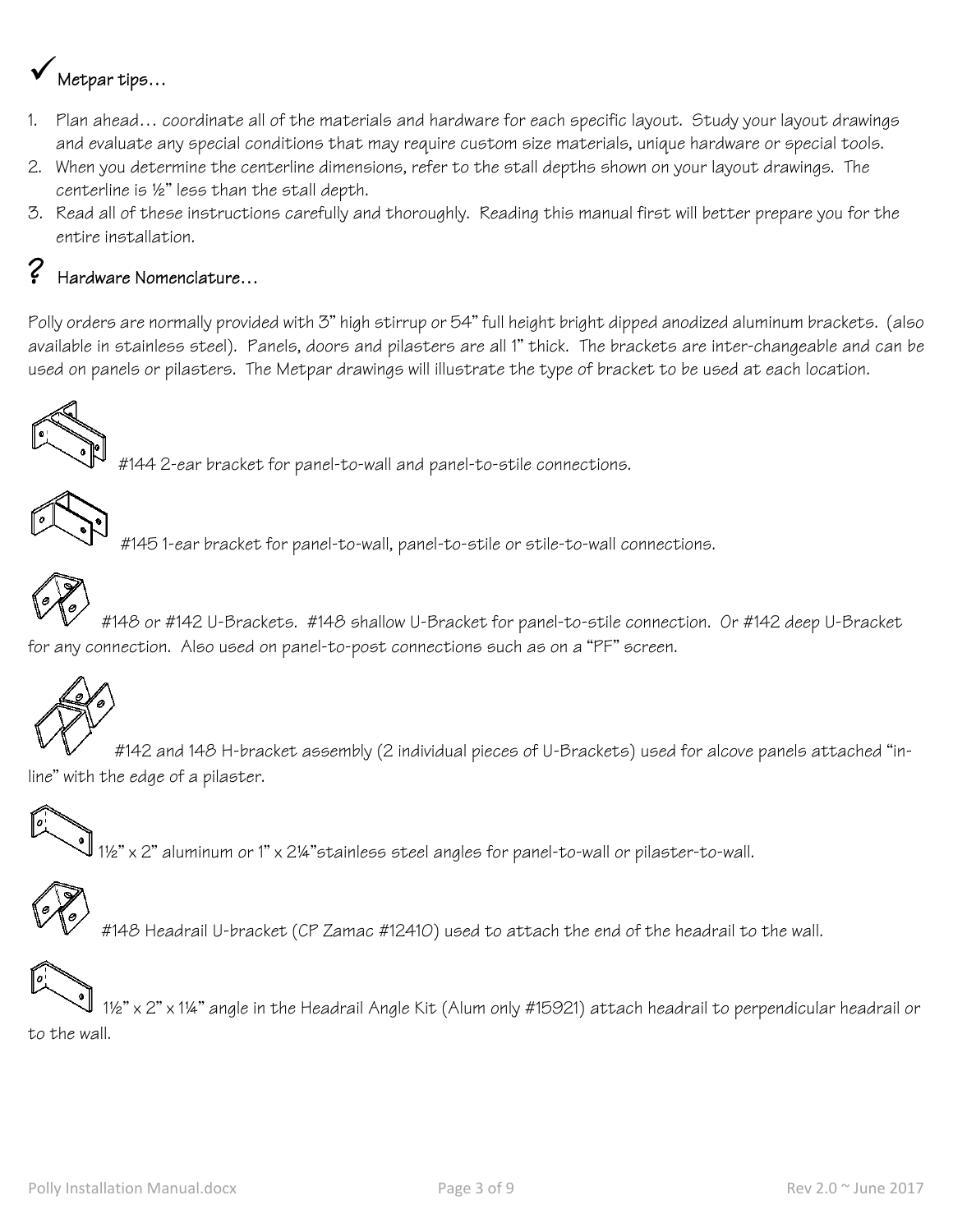#### STEP 1 - Layout

- A. Mark the centerline of each stile location from the back wall. The centerline of the stile is ½" less than the overall dimension shown. Measure out at each end of overall distance from first stall to last line.
- B. Mark the centerline of all wall brackets. Full length 1-ear & 2-ear shown. U-Brackets and stirrup brackets also available.
- C. From the sidewall measure along the centerline of the stiles to locate the floor fasteners, to be located 1" in from each end of each pilaster.
- D. Mark all bracket holes to be drilled using brackets as templates.
- E. Drill ¼" holes for wall brackets and floor fastenings.
- F. Insert plastic anchors into holes (See detail 4A).
- G. Secure wall brackets with #12 x 2½" screws.

#### STEP 2 — Prepare Pilasters

- A. If you have the "No Peek" design, then each pilaster is prepared with a special rabbet on either side for the door strike or door hinge. This rabbet will change for inswing or outswing. It is very important to review your Metpar layout drawings to determine which pilaster is used at each specific location by matching the note illustrated next to each pilaster (ie; PYS4).
- B. Locate the "1-ear", "2-ear" or "U" brackets against the back of each pilaster using the centerline dimensions. For FP500, measure down 12 ½" from the top (see detail 2A). For FT700, measure down ½" from top. For CH700 measure up ½" from bottom. NOTE: CH700 pilasters use 70" pilaster brackets. Fasten the bracket in place with  $#14 \times 34$ " sheet metal screws.
- C. For FP500 stiles, extend the leveling bolt (jackstuds) so that it measures 80½" from the top of stiles to the bottom of the leveling bolt head.
- D. Slide the stainless steel plinth onto the stile, but do not fasten. Hold in place temporarily.
- E. DO NOT install the pilasters in position until after step 3.

#### STEP 3 — Position Panel

- A. Set the panel onto some type of support  $(13 \frac{1}{2}^{\circ}$  high for FY500 and CH700, or 15" high for FT700) to maintain its elevation. See detail 3A.
- B. Orientate the panel so the metal heat sink is on the bottom. See detail below.
- C. Set the panel into the wall brackets BUT, DO NOT fasten the panel to the wall brackets yet.







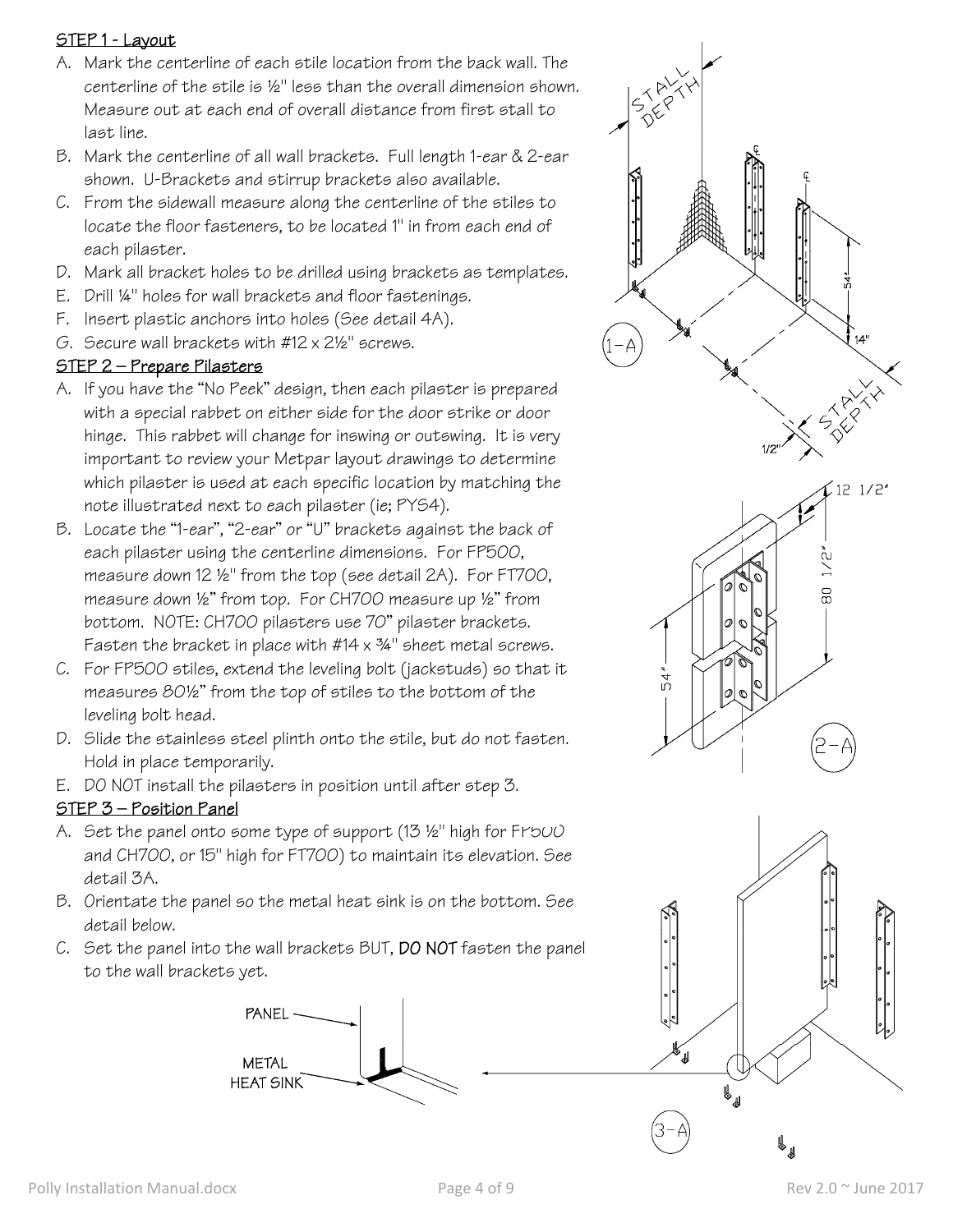#### STEP 4A - Attach Stile FP500 w/Stainless Steel Plinth

- A. Place plastic anchors into the floor holes.
- B. Over each floor anchor place these items in the following order; one (1) shoe clip and one (1) bracket. Fasten into anchor with  $#12 \times 1\frac{1}{2}$ " screw.
- C. Loosely install ¼-20 nuts and bolts thru each bracket on bottom of stiles. Note the use of washers on either side of each L-bracket. See detail 4-C.
- D. Place stile over L-brackets and push panel into the brackets previously installed onto the back of each stile. Push up to the screw heads.
- E. Plumb the stile, place a wedge at top rear between panel and wall. Leave panel support at floor.



#### STEP 4B - Attach Stile CH700

- A. On each 3/8" diameter ceiling stud, place these items in the following order; one (1) shoe clip, one (1) rectangular washer, two (2) nuts and one (1) washer.
- B. Place stile over studs and place on each stud one (1) clamp, one (1) round washer and one (1) nut.
- F. Bottom of panel and bottom of stile should align and be even. Push panel into "1-ear" or "2-ear" 70" long brackets (previously installed onto the back of each stile) and push up to screw heads.

VARIES

IGHT

Ŧ

- C. Plumb stile, place wedge at top rear between panel and wall. Leave the panel support at floor beneath panel.
- D. Insert and fasten in place a 2½" x 16" "filler piece" into the cavity of the bracket above the panel (see detail)
- E. Locate the Polly Support Rail along the length of the stalls, behind the pilasters as shown, just above the bracket. This should extend to the side wall(s). Fasten to the back of the pilasters with sheet metal screws and mount to the wall with angle bracket as shown.
- F. The Polly Support Rail is used as shown solely on the CH700 ceiling hung style to provide reinforcement and stability. The extended 70" full height bracket with a "Polly filler" is also unique to CH700.



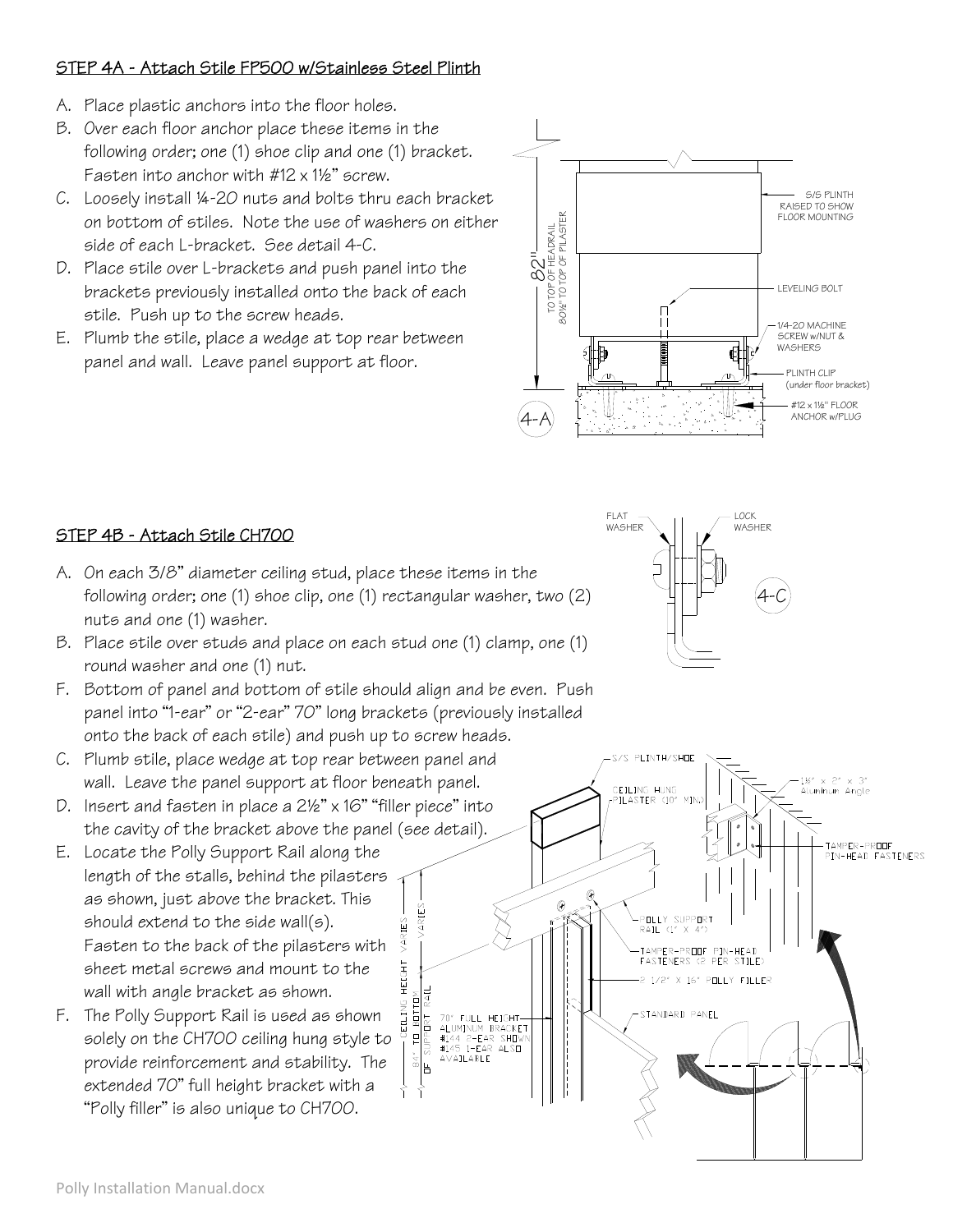#### STEP 4C - Attach Stile FT700

- A. Place expansion shields into floor holes.
- B. Screw (hand tight) 3/8" studs into shields.
- C. On each stud place these items in the following order; one (1) shoe clip and one (1) washer.
- D. Screw one (1) 3/8" nut onto each stud. Tighten nuts to expand anchor. Place one (1) nut and one (1) round washer onto each stud.
- E. Lower the stile over the studs and place on each stud these items in the following order; one (1) clamp, one (1) round washer, screw on one (1) nut.



- F. Top of stile and top of panel should align and be even. Push panel into "1-ear" or "2-ear" brackets (previously installed onto the back of each stile) and push up to screw heads.
- G. Plumb stile, place wedge at top rear between panel and wall. Do not remove panel support at floor.

#### STEP 5 - Securing Stiles to Panels

- A. Stiles must be both plumb and level. Headrail may be used as an aid in this process by temporarily setting them in position (DO NOT fasten it at this time).
- B. Plumb stile and adjust elevation. Fasten stile to panel using #14 x 5/8" sheet metal screws on both sides of panel through bracket.
- C. By adjusting L-brackets on the bottom of the FP500 stiles, the proper door opening and stile elevation can be attained and set in position by tightening screws.

#### STEP 6 - Headrail and Panel Fastening

- A. Place headrail onto top of stiles. Starting at one wall (preferably at hinge side) set gap between stile and wall, plumb stile and anchor stile to bracket at wall. Headrail will extend beyond stile to wall. Fasten headrail to pilaster and then to wall with headrail bracket.
- B. Install one door (STEP 7). If you have the "no-peek" design, then each door is prepared with a special rabbet on both sides for the door hinge or door strike. The rabbet will change for inswing or outswing. It is very important to review your Metpar layout drawings to determine which door is used at each location by matching the note (ie; PYD2). Set door gap and plumb next stile and anchor headrail to top of that stile. Proceed, ONE PILASTER AND DOOR AT A TIME, setting gaps, plumbing, and anchoring headrail. Fasten headrail to stiles.
- C. Fasten panel to wall brackets using  $#14 \times 5/8$ " screws.
- D. Tighten ¼-20 nuts and bolts at bottom of each stile. Slide stainless steel plinth down to floor level firmly.
- E. At the last corner pilaster (if not at a wall) cut excess headrail even with radius of stile. Insert headrail end plug.
- F. To insure rigidity, install rectangular end-headrail to depth of last stall by securing with U-bracket at back of stile and also with a 2-ear headrail bracket at the back wall. Align over the end panel.

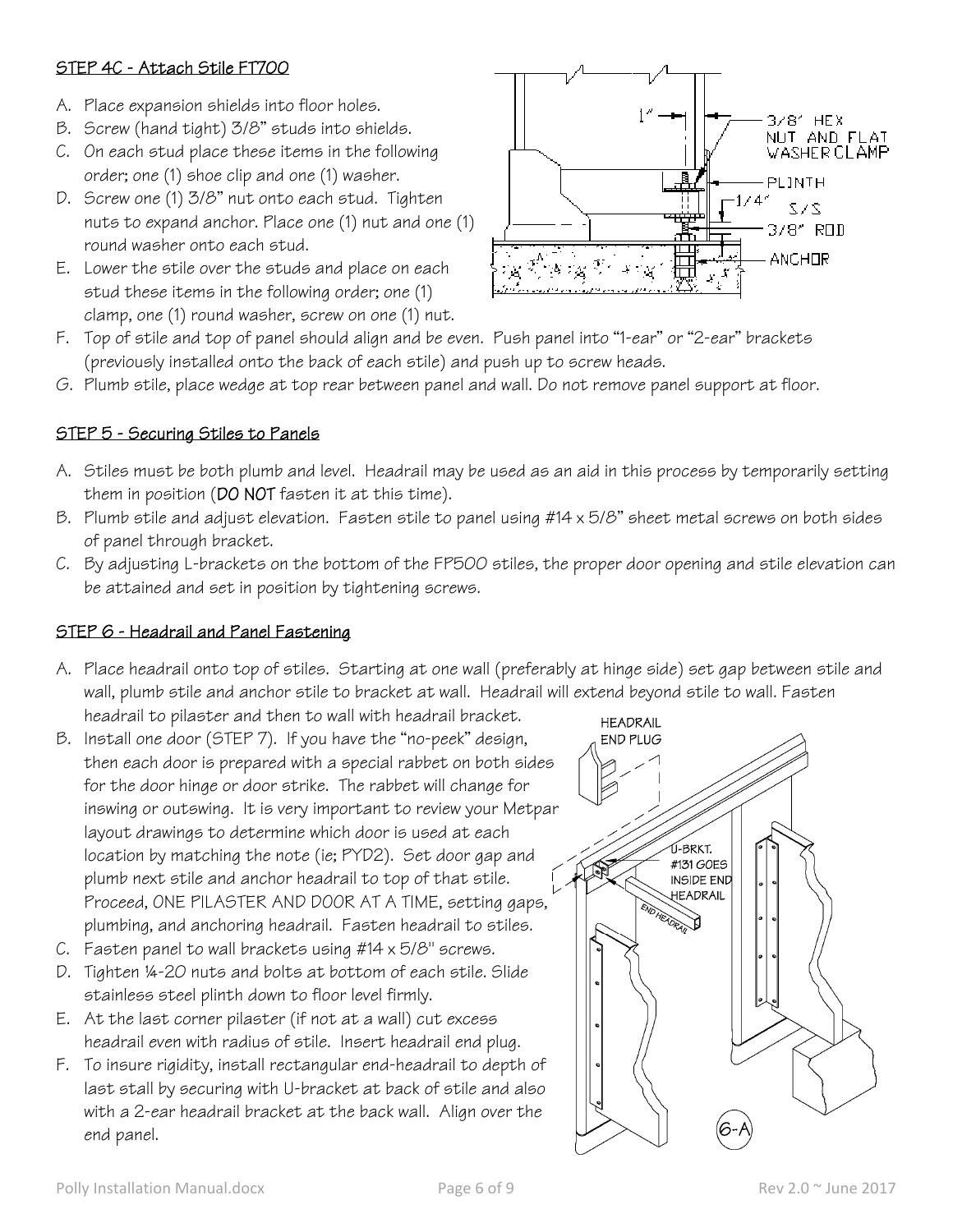#### STEP 7A — Door Installation with Integral Hinge

- A. Review this detail and read the instructions before you begin. Be certain that you have all the correct parts.
- B. Turn the door over so the bottom is "face up". The bottom has a metal heat sink. Insert the female half of the 2-piece cam into the bottom hole of the door. With a 1/8" drill bit, drill a 1/8" hole through the edge of the door into the nylon cam. Screw the setscrew to lock the cam in place.



- C. Insert the male half of the 2-piece cam into the hole at the bottom of the pilaster. DO NOT drill the setscrew yet.
- D. Turn the door right side up. Insert the coil spring into the hole at the top of the door with the nylon top pin on top of the spring.
- E. Position the door on the pilaster. Mate the lower 2-piece cams together. Press down on the top pin and align it with the upper hole of the pilaster. Release the top pin so that it springs up into the hole thus securing the door position.
- F. Position the door at the desired degree (rest position). Drill through the side of the pilaster ¾" above and below the door (see detail "B" above) for the setscrew.

#### STEP 7B — Door Installation with Multi-Cam® Hinge

- A. Lay the hinge on the pilaster as shown. Use it as a template to locate the correct position of the holes. For Multi-Cam hinges on a post, see separate detail.
- B. Drill a ¼" diameter clearance hole using the top hole only of the hinge as a guide. Drill completely through the pilaster.
- C. Repeat previous step for the bottom hole in the hinge. Then remove the hinge.
- D. With the 2 clearance holes on top and bottom now drilled, install the hinge in its correct position. Fasten the hinge onto the pilaster with thru-bolts through the top and bottom holes.
- E. Use a 5/32" drill bit to drill a blind hole through the 4 holes remaining in the hinge leaf. Fasten with  $#14 \times 5/8"$  sheet metal screws onto the pilaster. DO NOT drill through the pilaster.
- F. Repeat steps 7B.A through 7B.E to install the hinge onto the door.





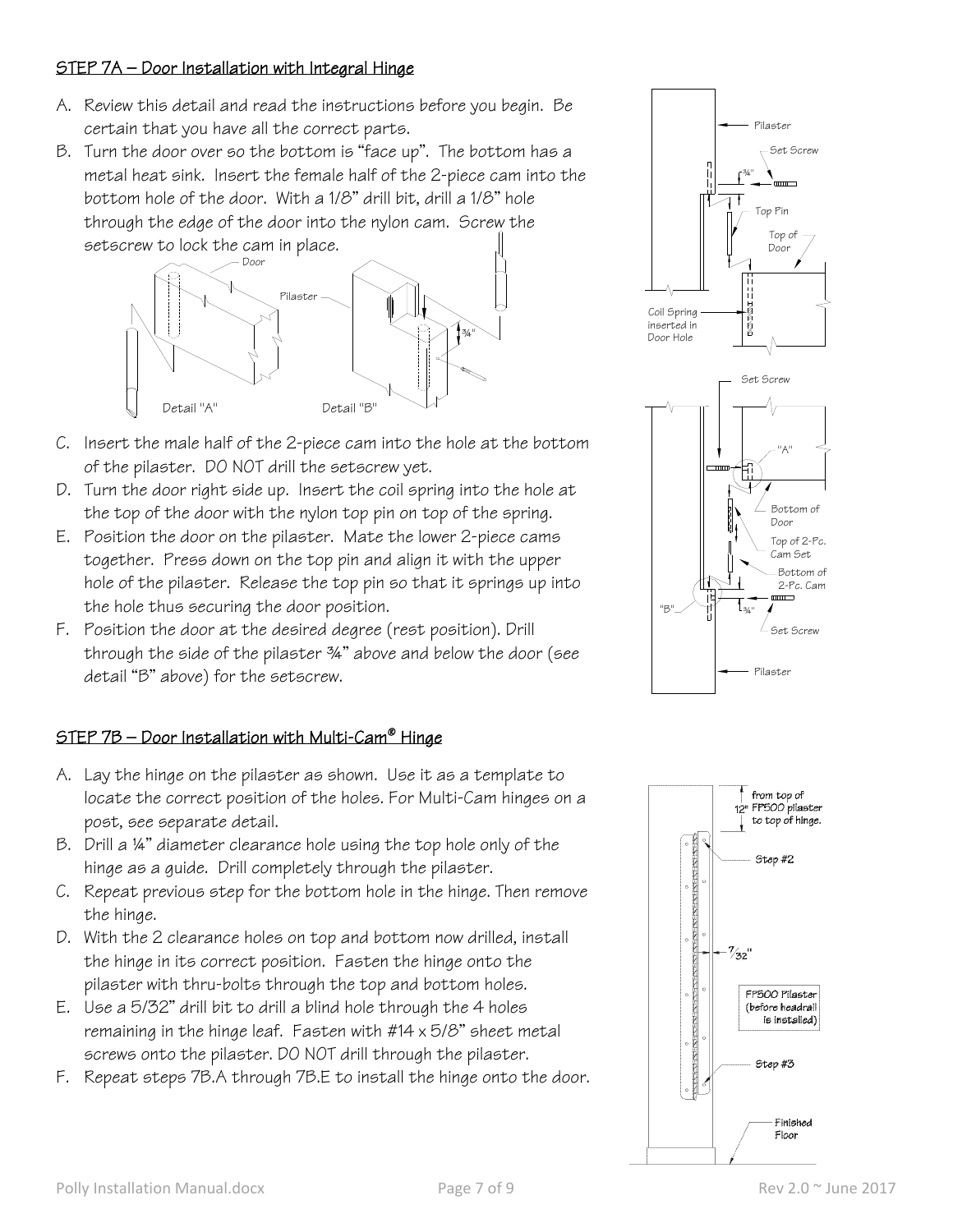#### STEP 7C — Aluminum Wraparound Hinges

1- The top portion of the top hinge assembly and the bottom portion of the bottom hinge assembly will always attach to the door. The top hinge assembly will always have the beveled cam. The bottom hinge assembly is packaged with a small cardboard spacer between the 2 portions. Keep this cardboard spacer on the hinge (it will be removed at a later time). It is used to properly locate the bottom section so that the door can later be raised for emergency access.

2- Position the top portion of the bottom assembly onto the pilaster measuring 18 7/8" AFF to the bottom of the leaf. Using the 1" flathead sheet metal screw provided, fasten through the side of the hinge into the side of the pilaster to hold the hinge in place. Drill 4 clearance holes through the pilaster using the 4 holes in the hinge as a template. Fasten the hinge in place with step bolts and barrel nuts through each of the holes. 3- Repeat to install the bottom portion of the top assembly onto the pilaster measuring 59¾" AFF. 4- Mount the top portion of the top assembly (with the beveled cam) onto the top half previously installed onto the pilaster. At this point the cam can be rotated to adjust the angle of the door in the rest position. 5- With the door set on 13½" high blocking, position it into the top door hinge. Using 1" flathead sheet metal screw, fasten through the side of the hinge into the side of the door. Drill 4 clearance holes through the door using the 4 holes in the hinge as a template. Fasten in place with step bolts and barrel nuts through each hole. 6- Being certain that the cardboard spacer is still on the shaft of the bottom hinge (the half previously installed on the pilaster), slide the bottom portion of the bottom hinge assembly up the door so that it mates with the other half of the bottom hinge assembly. With this portion of the hinge pushed up all the way, mark its position. Remove this half of the hinge so that you can now remove the cardboard spacer. Then re-position this hinge half onto the door. Using the 1" flathead sheet metal screw provided, fasten through the side of the hinge into the side of the door to hold the hinge in place. Drill 4 clearance holes through the door using the 4 holes as a template. Fasten the hinge in place with step bolts and barrel nuts through each of the holes.